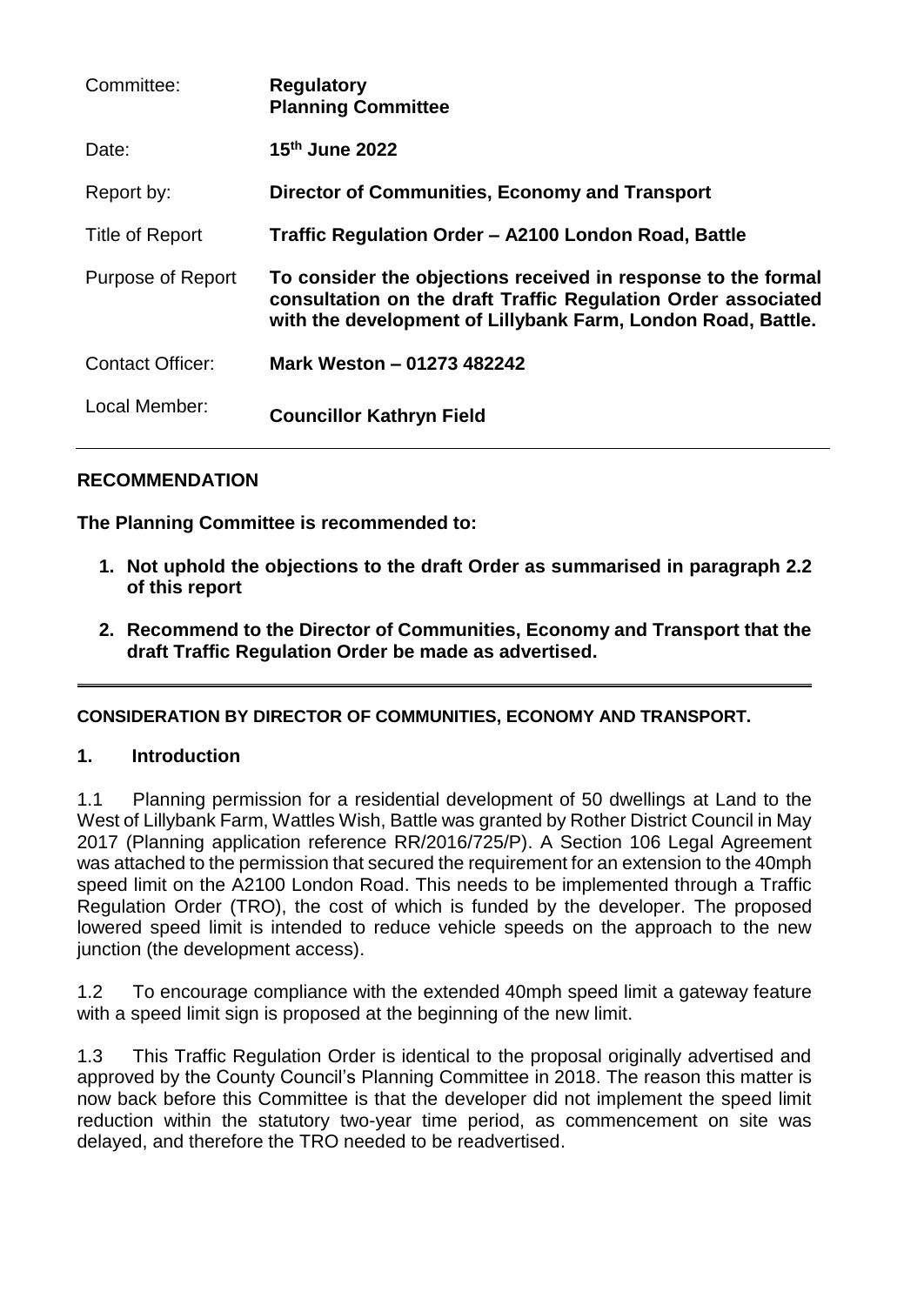1.4 An initial consultation was carried out between 27 October 2021 and 17 November 2021 with the local District and County Councillors, and statutory consultees including the emergency services.

1.5 On the 18 February 2022, the County Council gave notice under the relevant section of the Road Traffic Regulation Act 1984, (as amended), that it was proposing to amend the existing Traffic Regulation Order. A copy of the draft Traffic Regulation Order is included in Appendix 1. Copies of the advertised Notice of proposals were placed on posts in London Road. Copies of the proposals were also placed on deposit in County Hall reception for viewing by members of the public. In addition, the Public Notice was advertised in the local newspaper (The Rye and Battle Observer on 18 February 2022). The formal period for representations ended on the 11 March 2022.

1.6 The proposals are as follows: -

- To extend the 40mph speed limit in the following length of road: A2100 London Road – from a point 26.5 metres north of its junction with Virgins Lane, for a distance of 177 metres to the north of this point.
- The existing 40mph speed limit will remain in force as specified in the Order.

1.7 The proposed speed limit will reduce vehicle speeds on the approach to the new junction that accesses the approved residential development. This allows for compliance with visibility quidance, increases pedestrian safety and minimises potential for collisions at the proposed site entrance.

### **2. Comments and Appraisal**

2.1 During the formal consultation period, seven items of correspondence were received objecting to the proposals.

- 2.2 The grounds for the objections were that:-
	- The proposal does not extend far enough to the north to include other properties on London Road. The reasons cited for this;
		- o The footway alongside the western side of London Road, to the north of the proposed speed limit, is narrow and is often narrowed further by overhanging vegetation and fallen soil from banks and can feel unsafe when cars pass at higher speeds.
		- o Residents accessing their properties on London Road to the north of the proposed speed limit are overtaken when indicating to leave the highway.
		- o Exiting properties to the north of the proposed speed limit can be difficult when there is a high volume of traffic using London Road.
		- o A large number of the properties north of the speed limit extension access single width tracks. If a vehicle is waiting to exit one of these tracks another vehicle cannot enter which is not clear to other traffic using the A2100.
		- o Drivers on the A2100 are unaware that there are vehicle accesses north of the proposed speed limit extension.
		- o Rights of Way meet the A2100 north of Canadia Road where there is no footway at the side of the road.
		- o A lower speed limit would help encourage walking and cycling.
		- o There have been a number of accidents on this stretch of road.